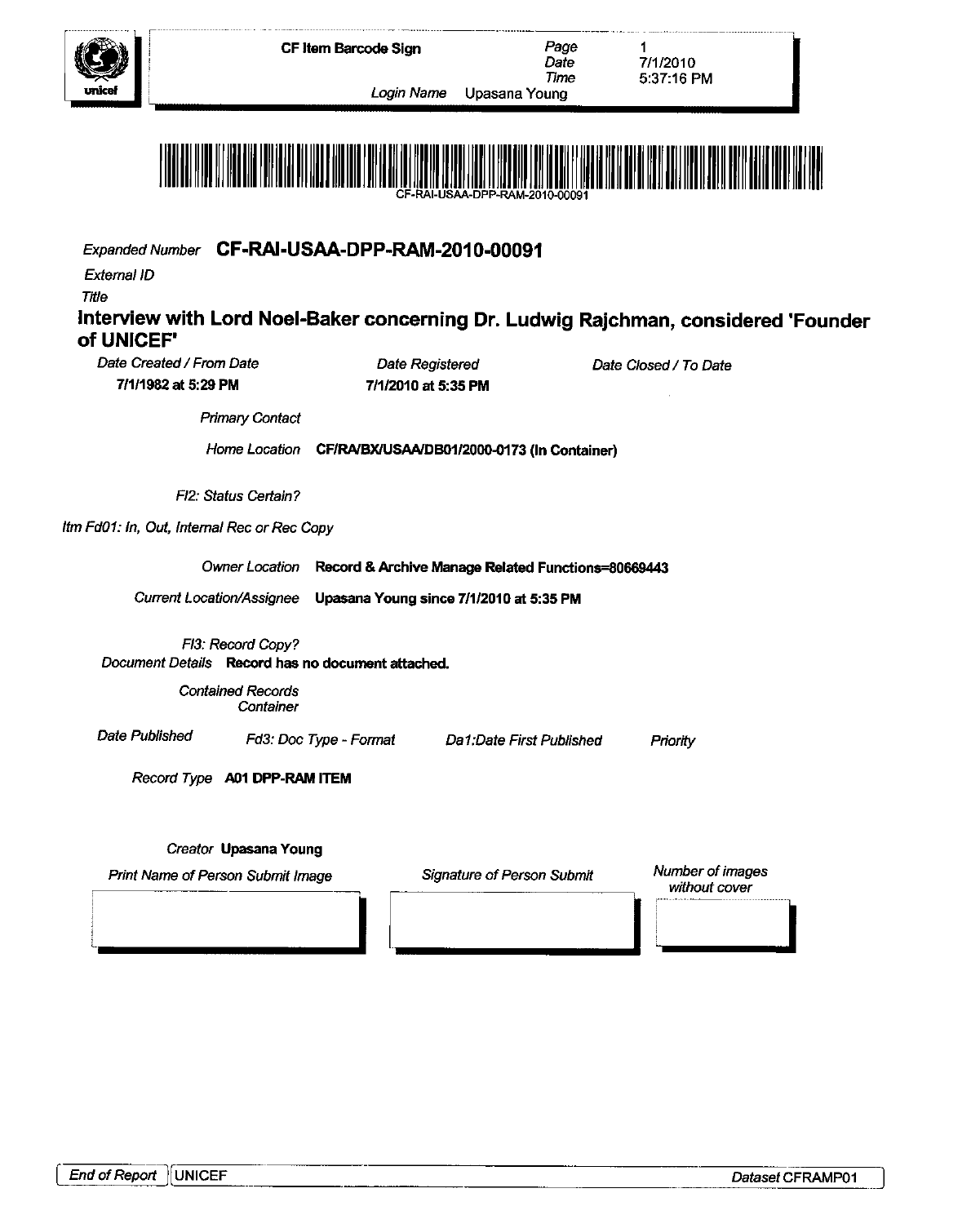

# UNITED NATIONS CHILDREN'S FUND UNITED NATIONS UNIED RED L'ENFANCE

## **INTEROFFICE MEMORANDUM**

1 July 1982

**DATE) -**

Mr. Tarzie Vittachi<br>- , , E<sub>ncent</sub>ius Dimector External Relatio **Deputy Executive Director, External Relations ^ ^**

**FROM: 3 ^ Judith Spiegelman, Information Division<sup>t</sup> THRU: Tony Hewett, Chief, Editorial and Publications Service**

**suwtcr: Attached Interview with Lord Noel-Baker Concerning** Dr. Ludwig Rajchman, Considered "Founder of UNICEF"

> **I had the opportunity to meet and arrange an Interview with Nobel Peace Prize Laureate, Lord Phillip Noel-Baker this week, with the thought of doing a profile of Dr. Ludwig Rajchman, whom Lord N. B. knew personally.**

> **Tony Hewett thought that such an interview might make good background for a history of UNICEF which I understand you are** compiling. Since there wasn't time to check this out with you **before the Geneva meeting, it seemed best to simply go ahead and get the interview and the material.**

> **It's attached, with the hope that it will prove of some value to your history.**

 $\psi$ ;  $\psi$  : 4  $\psi$  (1  $\psi$  CET 's  $\mathcal{E}_{\mathbf{x}}$ . Bease)

 $z\stackrel{\text{\tiny def}}{=} \bigcup_{\mathcal{M}}\mathcal{M}$ 

TO:

 $\mathbf{r}$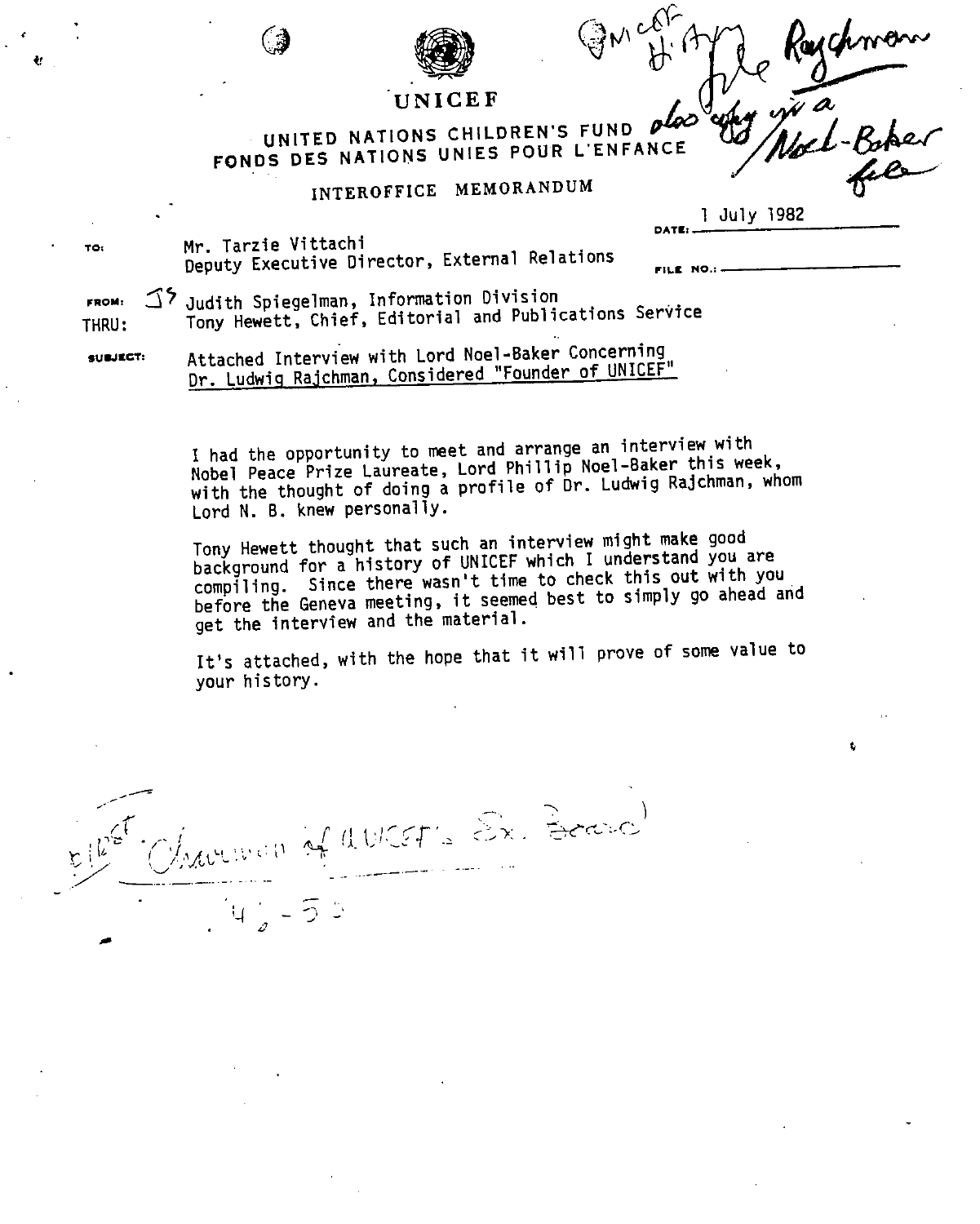INTERVIEW WITH LORD PHILLIP NOEL-BAKER -- NOBEL PEACE PRIZE LAUREATE --

ABOUT DR. LUDWIG RAJCHMAN - "FOUNDER OF UNICEF"

- Q. You knew Ludwig Rajchman personally, Lord Noel-Baker how did you come to know him?
- A. He was one of my very best friends. I was Secretary of the League of Nations, personal assistant to its Secretary-General and he was Director of the Health Section of the League of Nations. He made the Health Section almost the equivalent of WHO today. He succeeded in devising schemes which physicians · and surgeons and others could carry out on a big international scale, and he succeeded in persuading the big foundations to finance these schemes. And so he got a great deal of money for many international medical conferences and international exchanges. He got started the world exchange of information about epidemic diseases which was a major guarantee against the spread of epidemics and which covered the whole world and which worked like clockwork. This was between 1920 and 1940. The League secretariat came into legal existence in January 1920. Rajchman was one of the first directors and I nad Deen a member of the Secretariat for 6 or 9 months already and assistant to the Secretary-General and we instantly became friends. He did not only run the Health Section with enormous skill, but he did a lot in high politics, in particular, he became the League of Nations advisor to the Chinese and he made China do a lot of very remarkable things and he had great influence with the Chinese. Before the Second World War, the League virtually broke up after the conquest of Abyssinia.
- Q. Do you know where Rajchman was during the war? Was he in Poland during the war?  $\sim$  . The contract of the contract of the contract of the contract of the contract of the contract of the contract of the contract of the contract of the contract of the contract of the contract of the contract of t
- A. No, -I think he was in England. After the war, the United Nations Secretariat was created, and thanks to Rajchman's work with the League's Health Committee, the World Health Organization (WHO) was created and they did not ask him to be Director-General, as they might well have done. They asked a very fine Canadian, who's name I don't remember. He had been a general in the Canadian Army, the Head of the Canadian Royal Army Corps. He was a very distinguished physician, a very distinguished medical researcher and administrator and zne most excellent first director of the WHO, but he was not Rajchman. Rajchman
	- $*$  was invited by the Polish government to be their delegate to the United Nations. Lots of people thought he ought not to accept because the government was'Communist but he said, "They won't beat me or restrict me in my actions. They promised to give me a very free hand . "If I'm their delegate, I'have a place in the assembly of the UN, I have official status, I can do things." Without it, I am Rajchman, ex-Director of the Health Committee of tne League, ana no use to anybody." And so he accepted, and I think quite rightly. The British Foreign Office tried to prevent him from coming to Britain because they said he was a Communist, and I absolutely "blew up the ship" with the Foreign Office and made a blazing.row.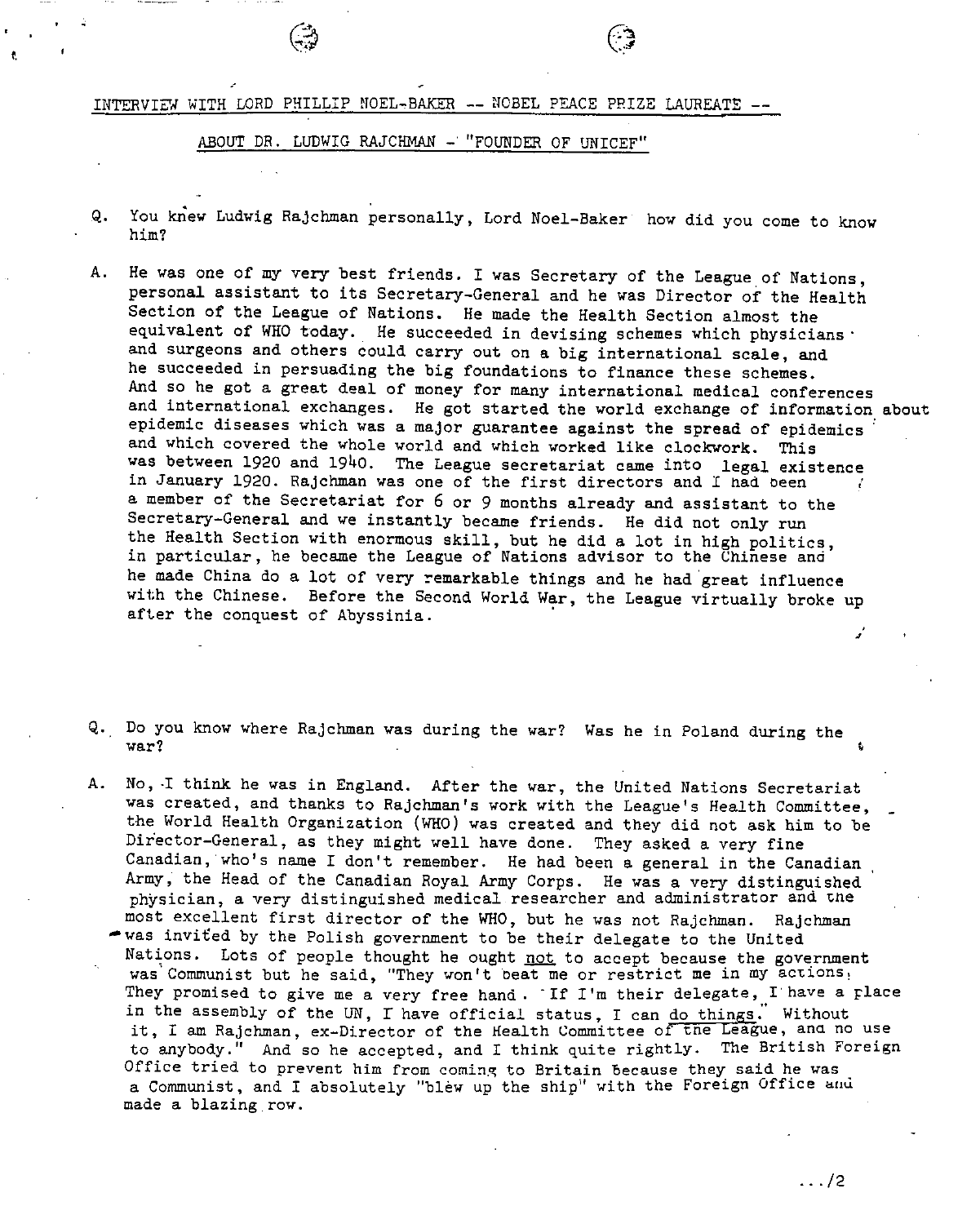- Q. Was Rajchman a doctor?
- A. Yes, he was a public health doctor. He was a very, very distinguished man. His daughter Irena married an American, so I don't know her surname. He had a younger daughter who was a very significant person and a great assistant to her father. She died in Greece in  $1945$  or<sup>'46</sup>. She was a lovely girl of 25 or 26 years old. It was a" frightful loss.

- 2 -

- Q. .Did Dr. Rajchman make any trips around Europe? Was he involved in UNRRA relief before the founding of UNICEF?
- A. Oh yes, he was very involved in UNRRA. He was the Polish delegate and I was the British delegate. He and I worked together a great deal in UNRRA to get through the things that we wanted. We had meetings together in Geneva, Paris, London and in Atlantic City which was the last.
- Q. So then he was the Polish delegate to UNRRA and you were the British delegate?
- A. Yes, that's right. I was the "number two" in the Foreign Office under Ernest Bevan.
- Q. To go back to the founding of UNICEF: did you get around and see any of the children who were receiving the relief?
- A. I didn't. I was entirely absorbed in the Economic and Social Council, in the U.N. Assembly, in the Foreign Office, a dozen aspects of foreign affairs. Ernest Bevan, the Secretary was very often far away from London, at meetings of the Council of Ministers. This was a singularly useless body; that meant that Molotov, Ernest Bevan, the U.S. Secretary of State, and the French Foreign Secretary, who had been the French Resistance Leader during the war, met / together,for example,for 6 weeks in Moscow and quarreled every day and never said a single thing in six weeks! They might just as well have stayed at home. And when I managed to get Ernest to come to New expression of a set of a York for the United Nations Assembly, it was the utmost I could do to drag him to the platform to make a speech. Otherwise, he sat in this cursed Council of Ministers quarreling all the time with Molotov and doing nothing. Molotov  $\epsilon$ was a very negative man who had no positive ideas of policy. Bevan said that "Working with Russians was all that mattered in the world, and there must be some way of working with them. Perhaps I shall find it." So he went on and on and on, endlessly sitting with Molotov and to no avail, because Molotov was a very negative man as I said before.
- Q. To go back to the condition of children; would you tell us what you remember of Dr. Rajchaman personally; also after you had seconded the resolution for his proposal to create UNICEF out of UNRRA, what was the reaction of the other delegates?
- A. They more or less had to take it. When I said, "His Majesty's Government of the United Kingdom welcomes this proposal to create a Fund for mothers and children and regards it as of the highest importance. They not only formally act as seconder of this resolution, but will give it their warmest support." After that, it made it very difficult for a Frenchman or an American to say he was against it. As far as I remember, it was passed unanimously. They had a name for the organization at that point: United Nations International Children's Fund. Rajchman was held in the very highest esteem. He had great influence because of his record with the League, because of his whole personality, because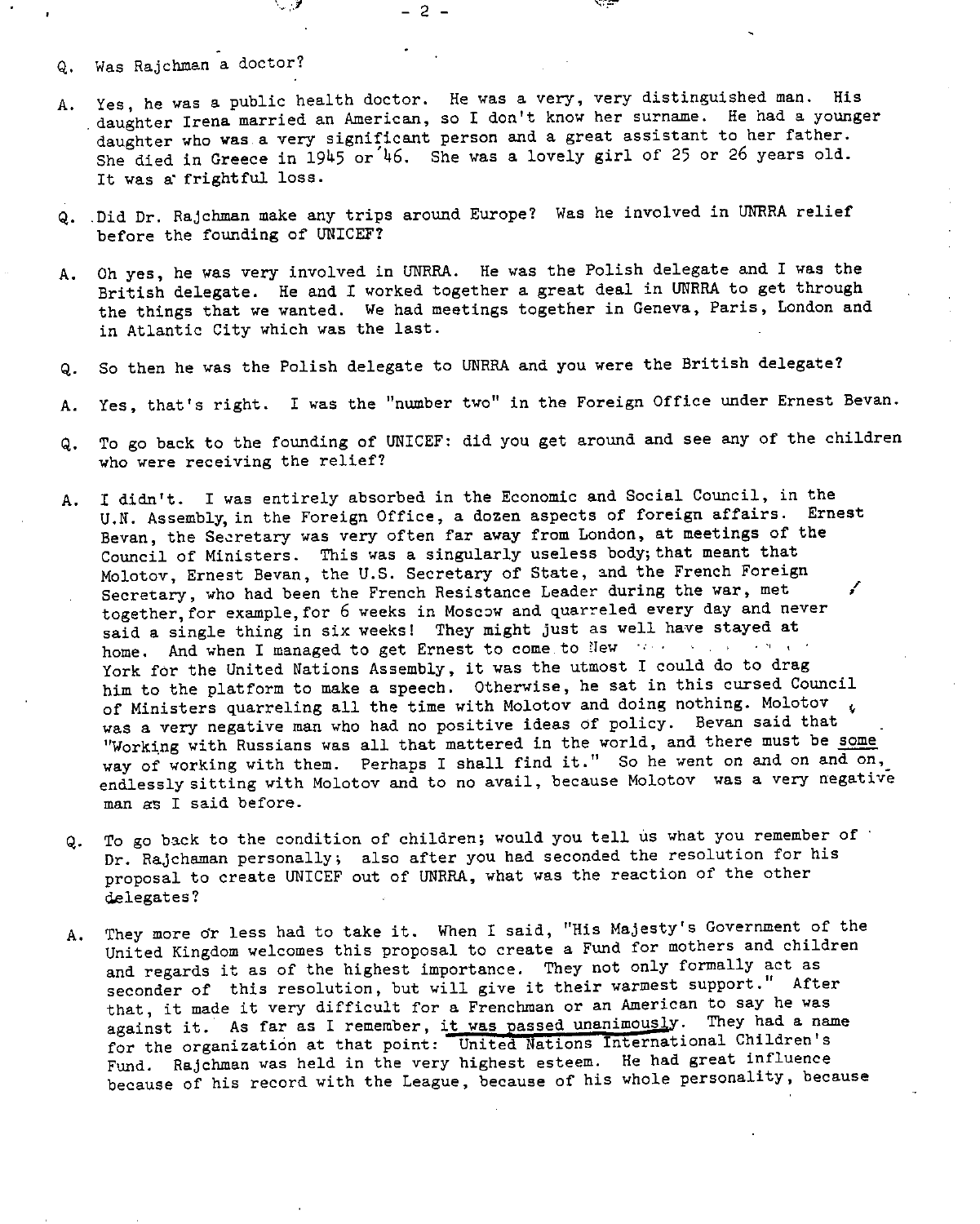- 3 -

• of his virtual creation of WHO, in the sense that he made the Health Committee of the League of the Nations such a large international enterprise doing such wonderful international public health cooperation. He expended very large funds of foundations and trust money, and having big conferences and big enterprises and the creation of this marvellous information service of epidemic disease and it was all very big work that it became quite evident that if the U.N. was to have any specialised agencies then a World Health Organization must be one of them. And as a matter of fact I sat on the subcommittee of the Security Council which drafted the constitution of the WHO and with Rajchman's advice I put a great-many of his ideas into the World Health Organization constitution as it exists today. It is Rajchman's work via me.

- e Q. Was the programme for UNICEF — the way to use the UNRRA funds— going to be largely health measures on which Rajchman was an expert?
- A. Well, it could be proper health or diet or a programme for infant and child welfare, with a programme of clinics for mothers and babies run by competent women doctors. A good many were women doctors and they were very successful from the very start. The idea was so obviously right, and the condition Rajchman proposed, that the government of a country where a clinic was started should pay an equal amount to the money contributed by UNICEF doubled the possible expenditure, and therefore doubled the scale of the work that was to be done. That was built in from the start , and it was very successful.
- Q. Is there anything else that stands out to you on the early proposals for UNICEF?
- A. I think only that Rajchman said: "We don't know what kind of scale we are going to start on. We may have a couple of million dollars. If so, we can ran a few clinics in different countries and show the governments what ought to be done, and than set up an information and pressure organization which will try to persuade them to do it." But when we got the plan on its feet, people began making contributions and there were pledging conferences with each government saying it would give so much and the sums became big, until UNICEF was I spending hundreds of millions of dollars a year matched by the governments who were also putting up a corresponding amount to get the number of clinics multiplied. It spread from country to country and from continent to continent, until UNICEF, became what it is today.
- Q. At that time, could you and Dr. Rajchman foresee that UNICEF was going to be such an organization -- especially Dr.Rajchman? --
- A. Oh, yes, I think he foresaw it all right. We wanted it to be a permanent organization and a big organization. He just didn't know on what scale we could start. His idea was always to make a U.N. service for all countries, and for all continents, a world service, and he played a great part in building up that service as a member of the UNRRA directing committee. He was an inspiring leader of the UNICEF Committee.
- Q. Was he involved in- the actual running of UNRRA?
- Yes and no. He certainly had a lot of influence in assuring that in  $\frac{1000}{1000}$ where the need was greatest, like Greece and Yugoslavia and Czechoslovakia, A. Yes and no. He certainly had a lot of influence in assuring that in countries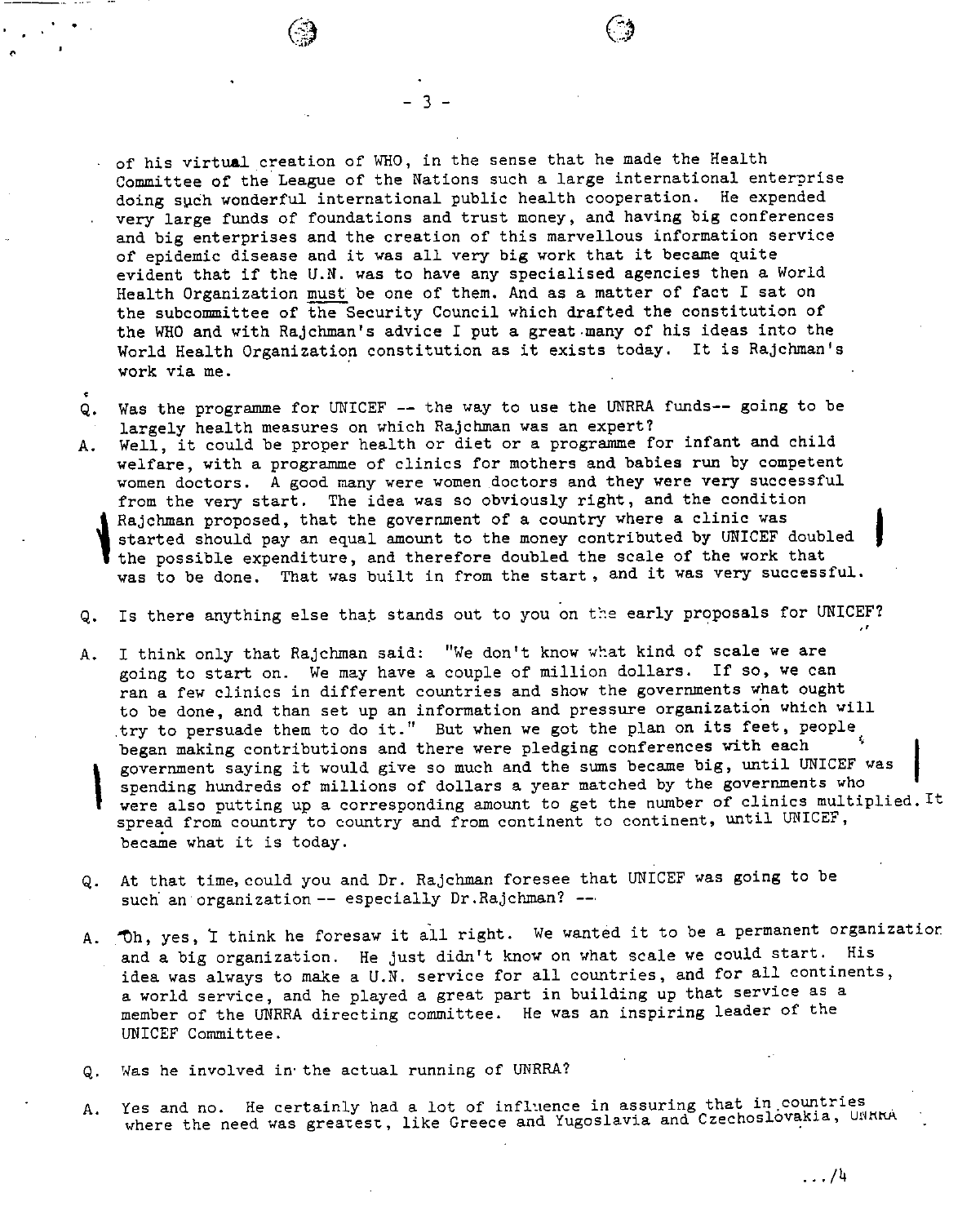**<sup>r</sup>dld it« Job «nd vaa given proper resources and the aoney available to UKHRA** 'vhleh **was two percent** of the GKP **of** donor countries. First **one percent** and then.a second percent which ve had to put through Parliament in postwar conditions. They boggle now at .07 percent for economic aid, but in those: post-war eighteen months, we put through two percent. And Rajchman played a very big part in deciding how those big resources were allocated to different countries according to their needs.

- Q. Do you recall any discussion with Rajchman during the creation of UNICEF whether German children, Japanese and Italian children should come under the care of the new organization?
- A. I don't recall any conversation about this, but I have a deep and absolute conviction that Rajchman would have said they must all come under. There must be no political discrimination against children — none, nonej none, I'm sure.
- Q. What about Dr. Rajchman's personal qualities? You said he was inspiring, but more than that how would you describe his personality?
- A. He had a marvelous . brain, a marvelous character; very good administrator, very good oh broad principle; very good on detail; great understanding and great application of his whole mind and personality to the job at hand, and no one could have contact with him without feeling they had met a great man, who knew what he wanted and how to get it.
	- How do you personally feel about your role in the creation of UNICEF?

I. am very glad to think that I did what Rajchman wanted, and that it succeeded. I'took a bit of a chance, but nobody in London dared to question what I had done and I was immensely gratified by the result. My service was minimal.' It merely consisted in seconding the proposal of the great Dr. Rajchman.  $\mathbb{F}I$  could. not get my government's approval in time. As Rajchman said, I had been sent tb the conference to deal with UNRRA and to settle what it should do with its.  $\frac{1}{2}$ that UNRRA should allocate its money to creating a Children's Fund  $\sqrt{I}$  was a  $\approx$  $i_{\ell}$  is thundred percent within my general mandate. They could not complain and, in money. And therefore I could argue very powerfully with its treasury in saying fact, there was no treasury opposition.

/

 $\mathcal{L}^{\mathcal{L}}$  .  $\mathcal{L}^{\mathcal{L}}$   $\mathcal{L}^{\mathcal{L}}$   $\mathcal{L}^{\mathcal{L}}$  .

;-. /s.

Q. Do you remember Dr. Rajchman's speech at that time?

A.

•\*\*<sup>v</sup>s

- A. I only remember that he made the proposal, that he said that in many countries, the treatment of infants was very unenlightened, and that medical knowledge and social practice had not extended. In Greece, for example, where I have a home, children at that time used to be wrapped tightly in swaddling clothes and bound up tightly for a long time after they were born, instead of having their limbs free, and being bathed every day and having their limbs developed and their little muscles developed by moving their arms and legs for them.
- Q. In other words, Dr. Rajchman felt that infant care was unenlightened in parts ;<br>Ture is a philosophia to do with the war itself. Europe. This had nothing to do with the war itself.
- Yes, it was just what had always been true. As director of the Health Section of the Secretariat of the League, he was in touch with all these things, all public questions in all countries  $-$  absolutely world-wide. He was very A.